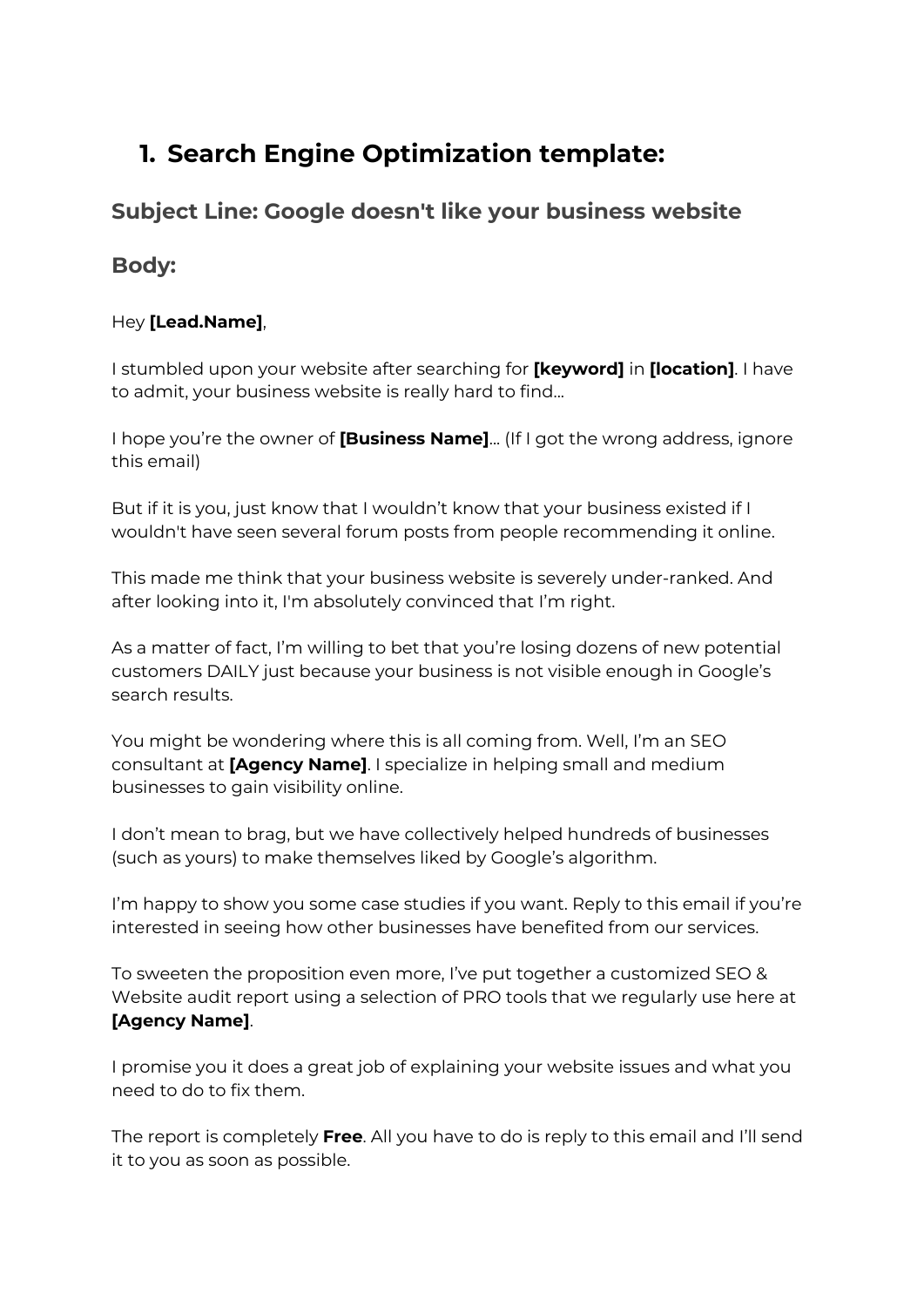I hope to hear from you soon, **[Your Name] [Your Agency] [Your Phone Number]**

# **2. Video Marketing Services template:**

**Subject Line: Start using videos or get left behind!**

### **Body:**

Hey **[Lead.Name],**

#### I'm **[Your Name]** from **[Your Agency].**

I'm reaching you with this email to let you know that your business just took part in a comprehensive local analysis that my team just completed.

The purpose of the case study was to see the percentage of small and medium businesses that successfully leverage the power of video in your area. The analysis was focused on **[Lead. Area]** and included a few dozen local businesses (including all your local competitors).

I'm not trying to alarm you or anything, but you should know that your business is not among those that are using the power of video marketing effectively.

This is detrimental in the long term because video (as a medium) is set to take over the digital space in just a few short years. What's even more worrying is that some of your direct competitors seem to have understood this and are already adapting to the change.

Just so you know, we've helped a lot of businesses that were in a similar situation to start using video marketing to get more clients.

If you're interested, we can discuss more on our findings. I think it will really help you gain an insight into how video marketing can be used from a small business perspective.

If you're interested, reply to this email and we'll set up a meeting as soon as possible.

Contact me when you are ready to talk,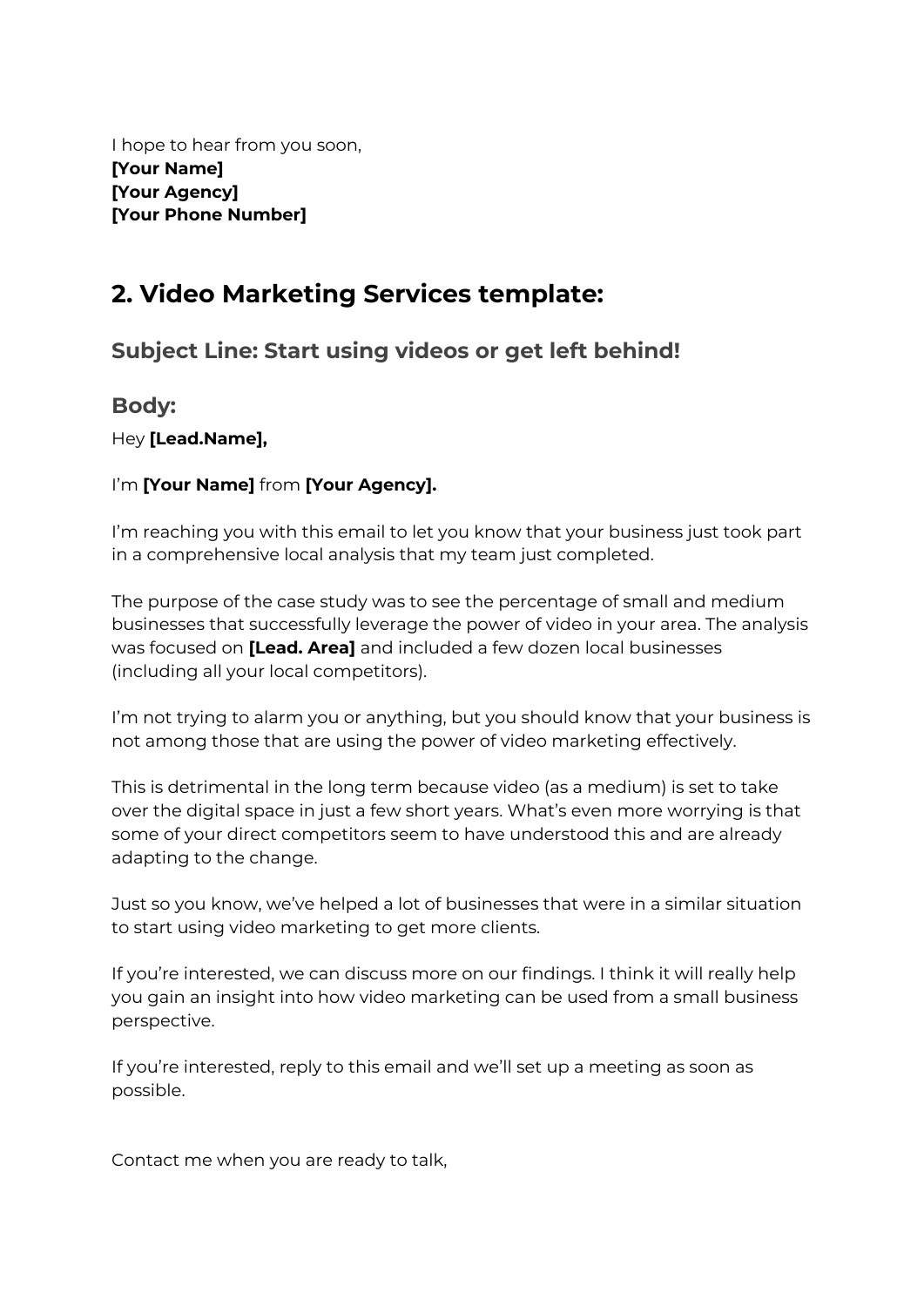**[Your Name] [Your Agency] [Your Phone Number]**

# **3. Social Media Management Services template:**

## **Subject Line: All Your Clients are on Social Media**

### **Body:**

#### Hey **[Lead.Name],**

I'm reaching you with this email after noticing that your business has virtually no social media presence.

It's clear that you are among the top options when it comes to the local clients' preferences, but yet you have no means of reaching them on the most popular social networks.

Facebook, Twitter, Instagram, and Snapchat are platforms that can make your business explode when used correctly.

Keep in mind that I've seen some mentions about your business on social media this is a clear signal that there's a lot of potential to grow here.

But perhaps the most worrying aspect is that most of your local competition is already using social media consistently.

You should act upon this NOW start making your business visible on social media. But keep in mind that not every platform is suitable for every kind of business. You'll need a thorough analysis that will tell you where your audience resides.

Once you know where your clients are, you should deploy social media tactics that are known to work on their customer persona.

If you want help, I can take care of all your social media services. We here at **[Agency Name]** already manage dozens of local businesses in your area.

Most of them have already experienced a 25% increase in new monthly clients. We can send you proof on that if you're interested.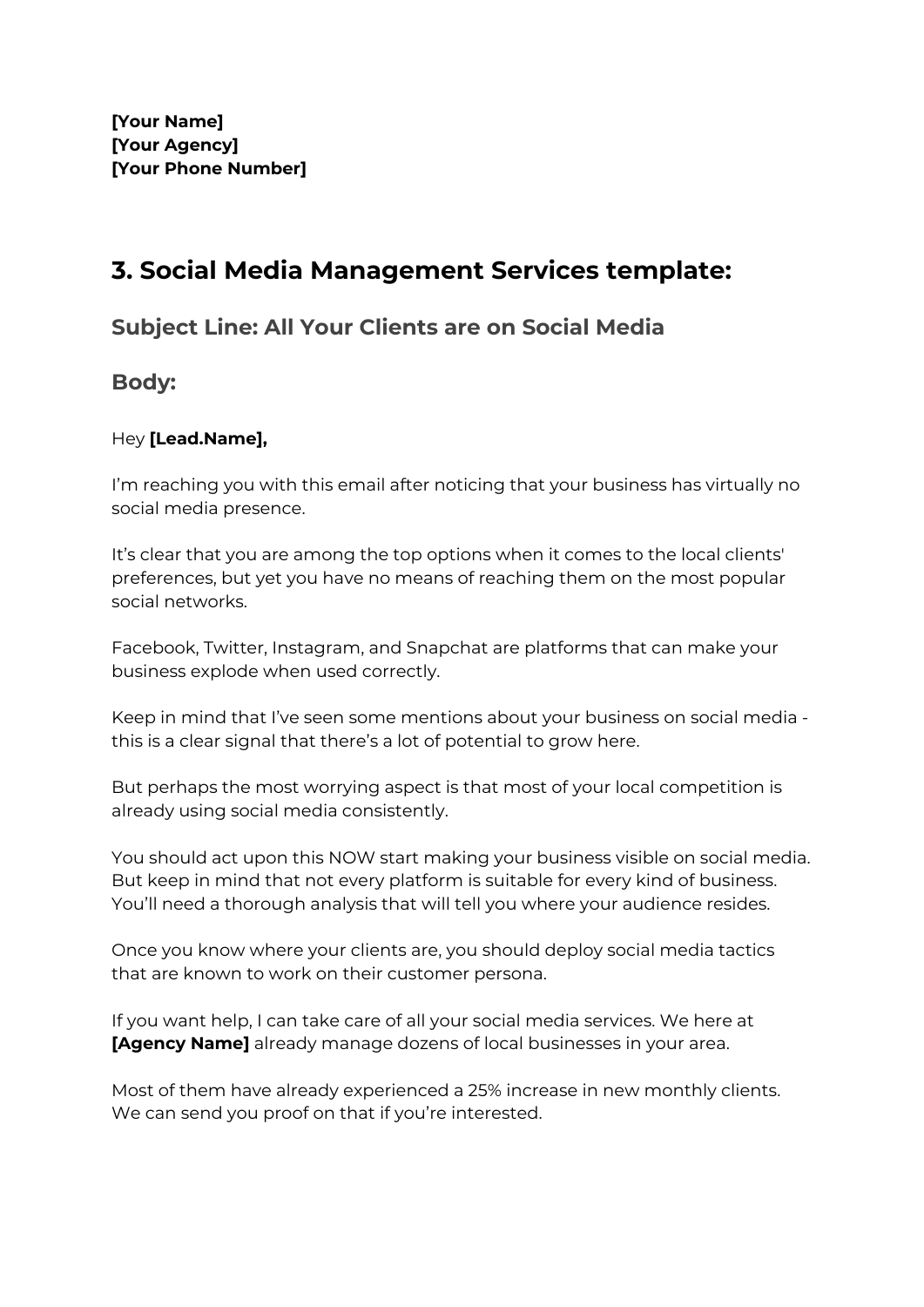If you're ready to enlist social media help, reply to this email or reach us on the phone and we'll talk specifics.

Have a nice day, **[Your Name] [Your Agency] [Your Phone Number]**

# **4. Local SEO Optimization template:**

## **Subject Line: Get ahead of your competition using Local SEO**

### **Body:**

#### Hey **[Lead.Name],**

I'm sure you get quite a few sales pitches, but this one is quite different.

Let's talk straight - Your business is one of the best in the area. Your loyal mass of clients can testify to that. Mouth-to-mouth marketing has worked out great for you. It's all because you have good **[services/products]**.

But there's one area that you're severely lagging behind (when looking at your competition). If you were to search for your business online from your area, you'll see that your business will not pop up on the first places (even though it should).

Your competition occupies the first places even though they have inferior services. You should know that we here at **[Agency Name]** found your case quite curious so we decided to investigate.

As it turns out, Google is not ranking in the first positions because you haven't done any Local SEO (Search Engine Optimization). It's either that or your local competition is doing it better than you.

Either way, we can help you with that. We deliver quality Local SEO services to small and medium businesses in your area.

If you want to improve your visibility in the local search results, get in touch with me by replying to this email. You can also use this number ([Your Number]) to set up a meeting and we'll talk about the specifics of your case.

Looking forward to hearing back from you. **[Your Name]**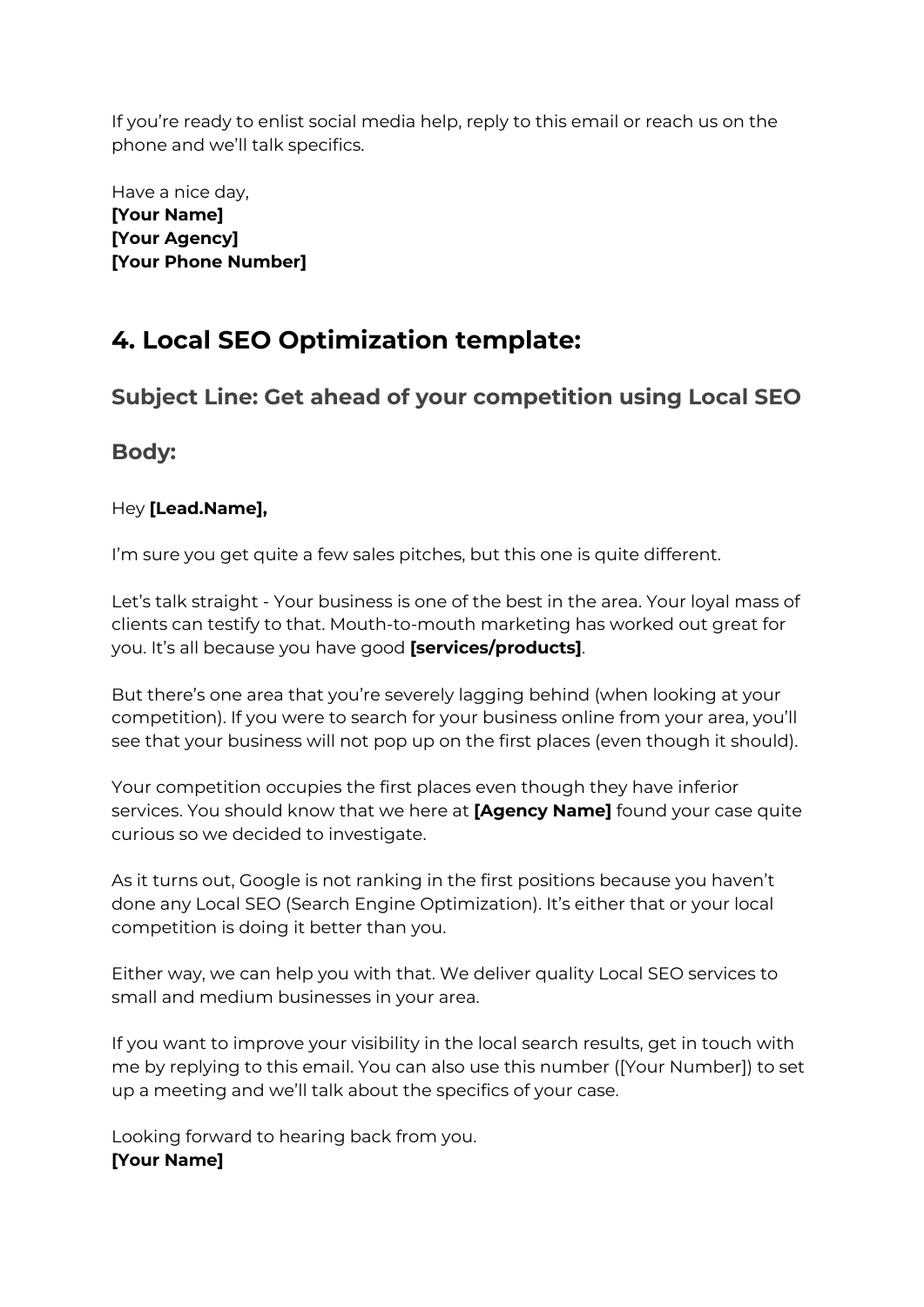# **5. Google My Business Optimization/Creation template:**

## **Subject Line: Why aren't you doing any GMB optimization?**

### **Body:**

#### Hey **[Lead.Name],**

I'm writing you this email after spending over 5 minutes trying to find your **Google My Business (GMB)** listing. I know the best local businesses in **[Prospect area]** and I know that your business is among the best [business niche].

But despite your impeccable credentials, Google doesn't rank your business among the **Top Local Pack**.

We researched your business niche quite a lot and it seems like your local competition is outranking you in **Google's Top Local Pack** even though your services are clearly superior.

Your case struck me as peculiar at first, but I believe I've identified the culprit. The reason why you aren't ranking nearly as well as you should is your GMB listing.

See, Google likes a claimed & well optimized GMB listing that people can rely on. You'll need to set dynamic business hours, insert rich media and moderate your review section.

We here at **[Agency Name]** are currently are currently working with quite a few businesses that are oddly similar to your business. We help them gain more visibility in Google's search engine results by keeping their GMB listing nice and tidy.

You won't believe the number of extra clients that a well-optimized GMB listing can get you. If you want, we can send you some case studies done by us that will blow your mind.

If you're interested in talking about your GMB listing and the ways that we can improve on it, reply to this email or reach us on our agency phone number.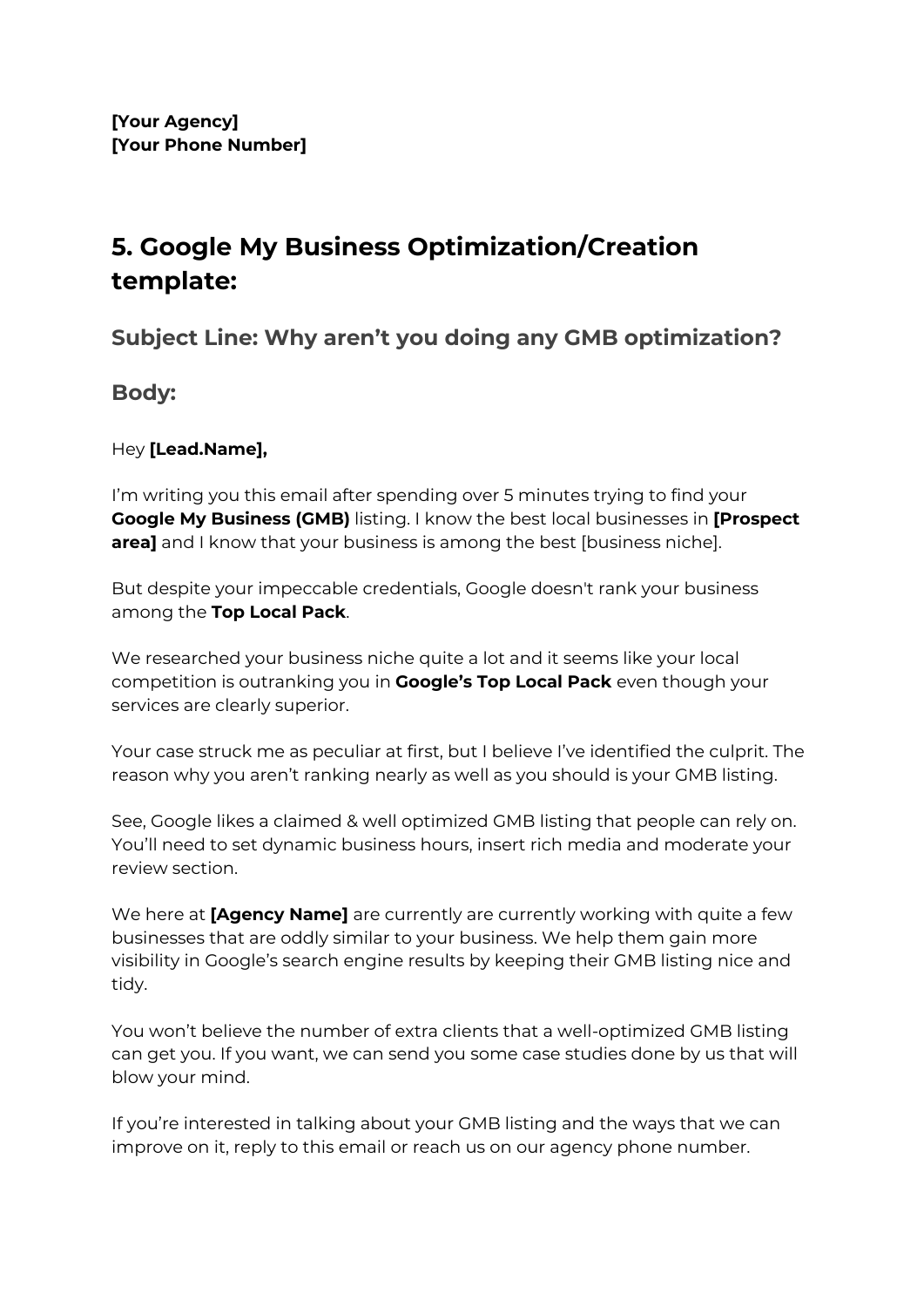I hope to hear from you soon, **[Your Name] [Your Agency] [Your Phone Number]**

# **6. Facebook Ads Marketing template:**

## **Subject Line: You Need Facebook Ads to Stay Ahead**

### **Body:**

#### Hey **[Lead.Name],**

I noticed that your business is quite active on Social media (Facebook in particular).

Given that I work on a Marketing Agency (**[Your Agency]**) that is relying heavily on Social Media, It's nice to see an informed small business that is jumping on the trend wagon.

Since you're invested in Facebook, I thought you should know that there's been a change in Facebook algorithm. As of know, the organic reach of business accounts has been drastically diminished (I'm sure you already noticed that by now).

Without getting into the technical aspects, just know that the **News Feed** section has been adjusted to prioritize personal posts - which means that business accounts are not nearly as visible as they used to be.

With this new algorithm change, you can't possibly aim to maintain the same level of reach unless you invest in a paid ad campaign.

This will make you spend a little extra, but it will boost your reach considerably. Even more, you can target specific types of potential clients according to their interests, education and much more.

If you're interested in finding more about the possibility of creating a paid Facebook ad campaign, reply to this email or reach me on this phone number [Your Number] and we'll set up a meeting.

Looking forward to hearing back from you, **[Your Name]**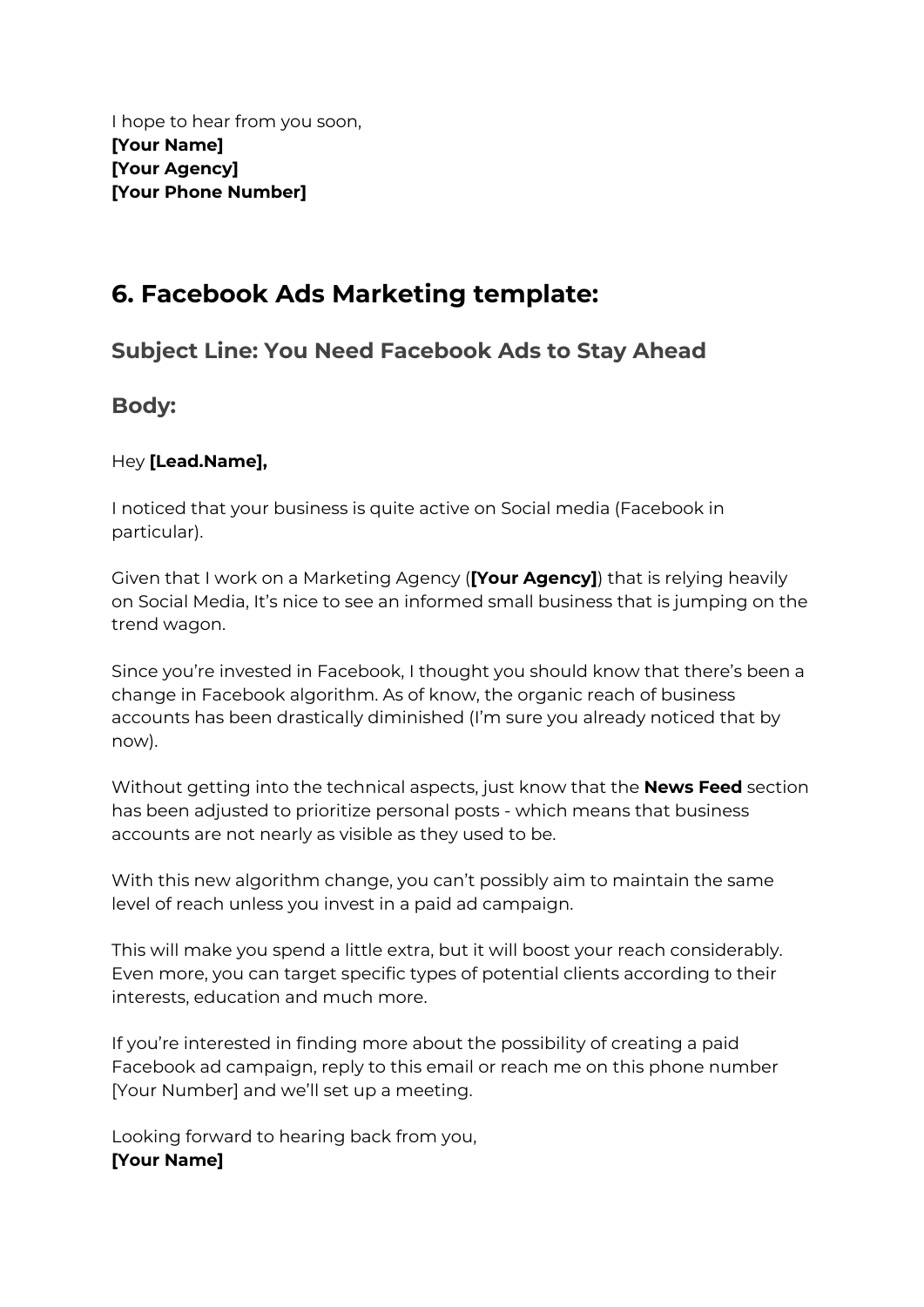## **THANK YOU FOR DOWNLOADING OUR EMAIL SWIPE FILE!**



#### **NOTE: From Adrian & Cristian**

Thank you for downloading this **Agency Email Swipes Templates** that can be used in your own Agency.

You can use the email swipes above to close more clients for yourself or your Agency.

# **Stay Tuned**

That's it for now.

But make sure you're not missing out on any future free materials that we are going to release. We are working on some absolute gems at the moment, and I'll hate to see you miss them.

To ensure that doesn't happen, go to your email account and drag any of our emails from **Updates / Promotions** to **Primary**. Then, click **Yes** to ensure that you make our future emails as visible as possible.